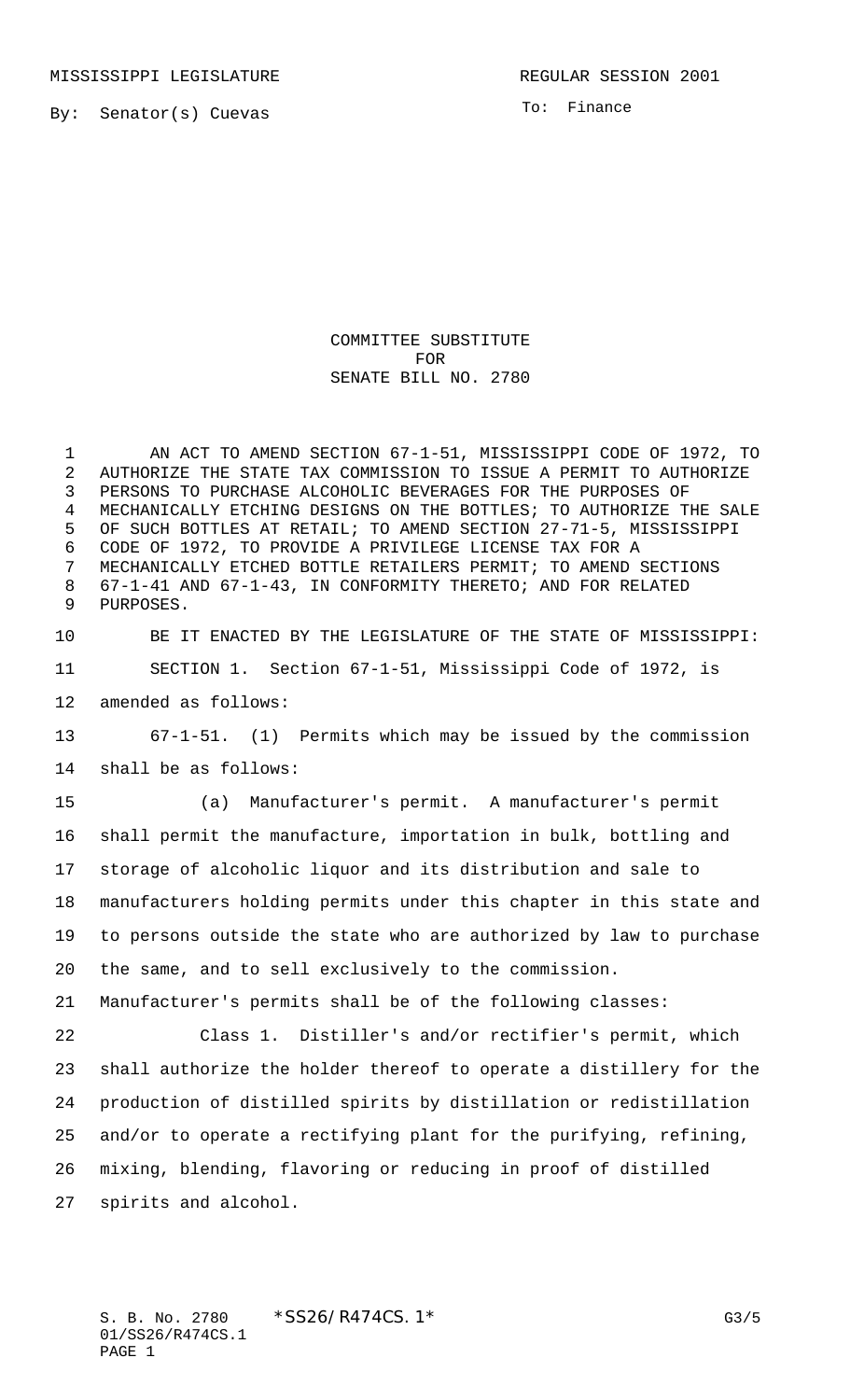Class 2. Wine manufacturer's permit, which shall authorize the holder thereof to manufacture, import in bulk, bottle and store wine or vinous liquor.

 Class 3. Native wine producer's permit, which shall authorize the holder thereof to produce, bottle, store and sell native wines.

 (b) Package retailer's permit. Except as otherwise provided in this paragraph, a package retailer's permit shall authorize the holder thereof to operate a store exclusively for the sale at retail in original sealed and unopened packages of alcoholic beverages, including native wines, not to be consumed on the premises where sold. Alcoholic beverages shall not be sold by any retailer in any package or container containing less than fifty (50) milliliters by liquid measure. In addition to the sale at retail of packages of alcoholic beverages, the holder of a package retailer's permit is authorized to sell at retail corkscrews, wine glasses, soft drinks, ice, juices, mixers and other beverages commonly used to mix with alcoholic beverages. Nonalcoholic beverages sold by the holder of a package retailer's permit shall not be consumed on the premises where sold.

 (c) On-premises retailer's permit. An on-premises retailer's permit shall authorize the sale of alcoholic beverages, including native wines, for consumption on the licensed premises only. Such a permit shall issue only to qualified hotels, restaurants and clubs, and to common carriers with adequate facilities for serving passengers. In resort areas, whether inside or outside of a municipality, the commission may, in its discretion, issue on-premises retailer's permits to such establishments as it deems proper. An on-premises retailer's permit when issued to a common carrier shall authorize the sale and serving of alcoholic beverages aboard any licensed vehicle while moving through any county of the state; however, the sale of

S. B. No. 2780 \*SS26/R474CS.1\* 01/SS26/R474CS.1 PAGE 2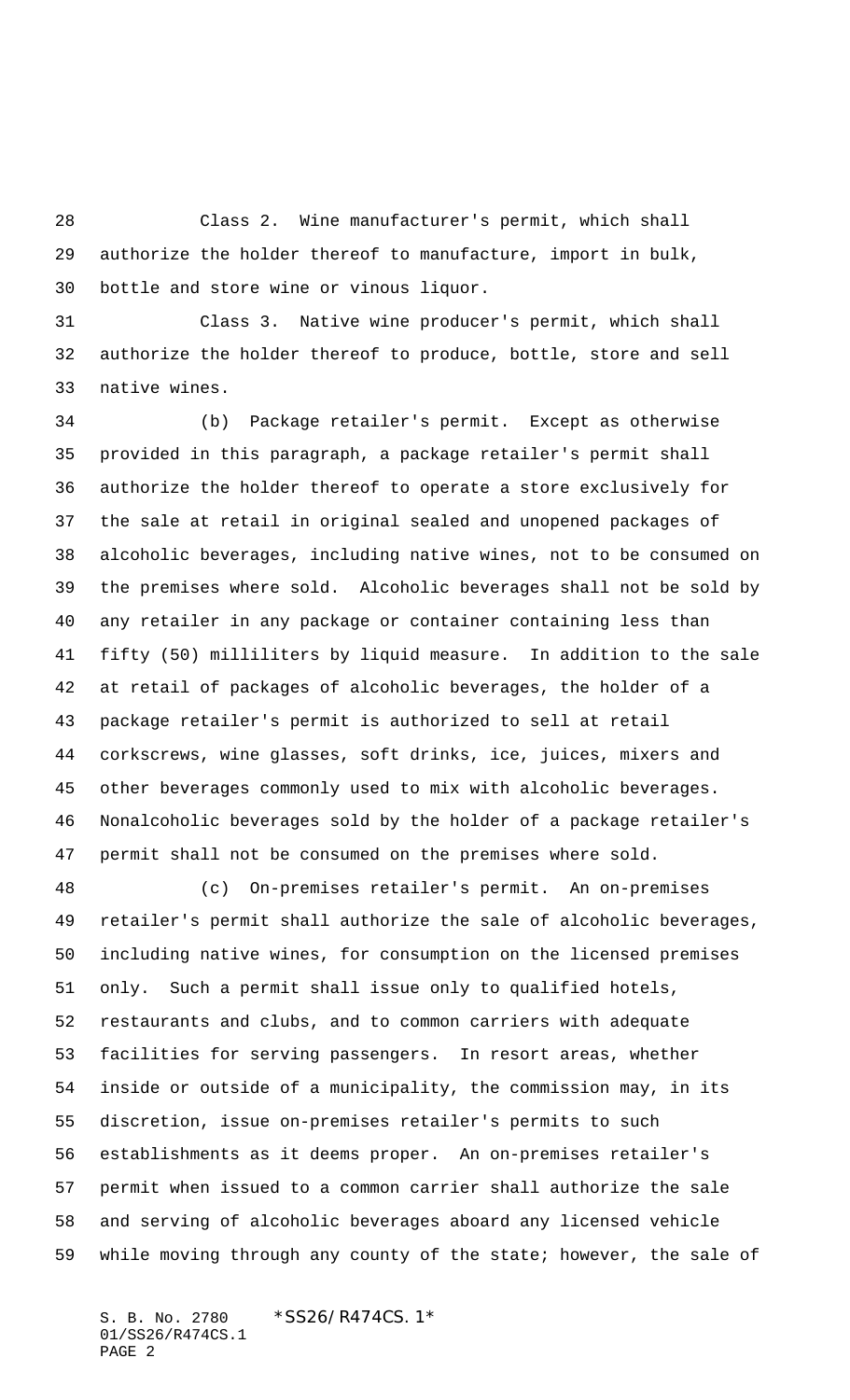such alcoholic beverages shall not be permitted while such vehicle is stopped in a county that has not legalized such sales.

 (d) Solicitor's permit. A solicitor's permit shall authorize the holder thereof to act as salesman for a manufacturer or wholesaler holding a proper permit, to solicit on behalf of his employer orders for alcoholic beverages, and to otherwise promote his employer's products in a legitimate manner. Such a permit shall authorize the representation of and employment by one (1) principal only. However, the permittee may also, in the discretion of the commission, be issued additional permits to represent other principals. No such permittee shall buy or sell alcoholic beverages for his own account, and no such beverage shall be brought into this state in pursuance of the exercise of such permit otherwise than through a permit issued to a wholesaler or manufacturer in the state.

 (e) Native wine retailer's permit. A native wine retailer's permit shall be issued only to a holder of a Class 3 manufacturer's permit, and shall authorize the holder thereof to make retail sales of native wines to consumers for on-premises consumption or to consumers in originally sealed and unopened containers at an establishment located on the premises of or in the immediate vicinity of a native winery.

 (f) Temporary retailer's permit. A temporary retailer's permit shall permit the purchase and resale of alcoholic beverages, including native wines, during legal hours on the premises described in the temporary permit only.

 Temporary retailer's permits shall be of the following classes:

S. B. No. 2780 \*SS26/R474CS. 1\* 01/SS26/R474CS.1 PAGE 3 Class 1. A temporary one-day permit may be issued to bona fide nonprofit civic or charitable organizations authorizing the sale of alcoholic beverages, including native wine, for consumption on the premises described in the temporary permit only. Class 1 permits may be issued only to applicants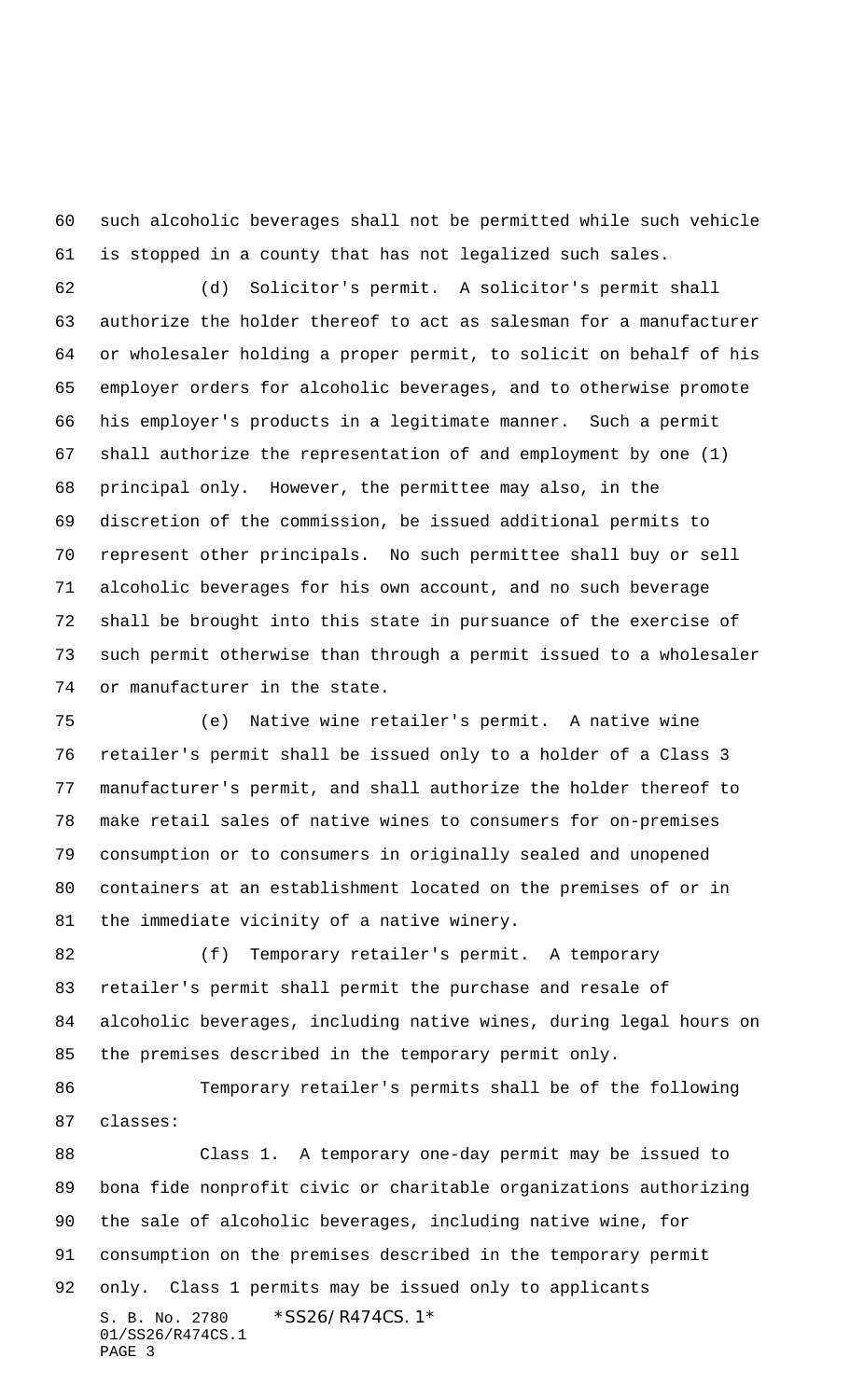demonstrating to the commission, by affidavit submitted ten (10) days prior to the proposed date or such other time as the commission may determine, that they meet the qualifications of Sections 67-1-11, 67-1-37, 67-1-51(2) and (3), 67-1-55, 67-1-57 (excluding paragraph (e)) and 67-1-59. Class 1 permittees shall obtain all alcoholic beverages from package retailers located in the county in which the temporary permit is issued. Alcoholic beverages remaining in stock upon expiration of the temporary permit may be returned by the permittee to the package retailer for a refund of the purchase price upon consent of the package retailer or may be kept by the permittee exclusively for personal use and consumption, subject to all laws pertaining to the illegal sale and possession of alcoholic beverages. The commission, following review of the affidavit and the requirements of the applicable statutes and regulations, may issue the permit.

 Class 2. A temporary permit, not to exceed seventy (70) days, may be issued to prospective permittees seeking to transfer a permit authorized in either paragraph (b) or (c) of this section. A Class 2 permit may be issued only to applicants demonstrating to the commission, by affidavit, that they meet the 113 qualifications of Sections  $67-1-5(1)$ ,  $(m)$ ,  $(n)$ ,  $(o)$ ,  $(p)$  or  $(q)$ , 67-1-37, 67-1-51(2) and (3), 67-1-55, 67-1-57 and 67-1-59. The commission, following a preliminary review of the affidavit and the requirements of the applicable statutes and regulations, may issue the permit.

S. B. No. 2780 \* SS26/R474CS. 1\* 01/SS26/R474CS.1 Class 2 temporary permittees must purchase their alcoholic beverages directly from the commission or, with approval of the commission, purchase the remaining stock of the previous permittee. If the proposed applicant of a Class 1 or Class 2 temporary permit falsifies information contained in the application or affidavit, the applicant shall never again be eligible for a retail alcohol beverage permit and shall be subject to prosecution for perjury.

PAGE 4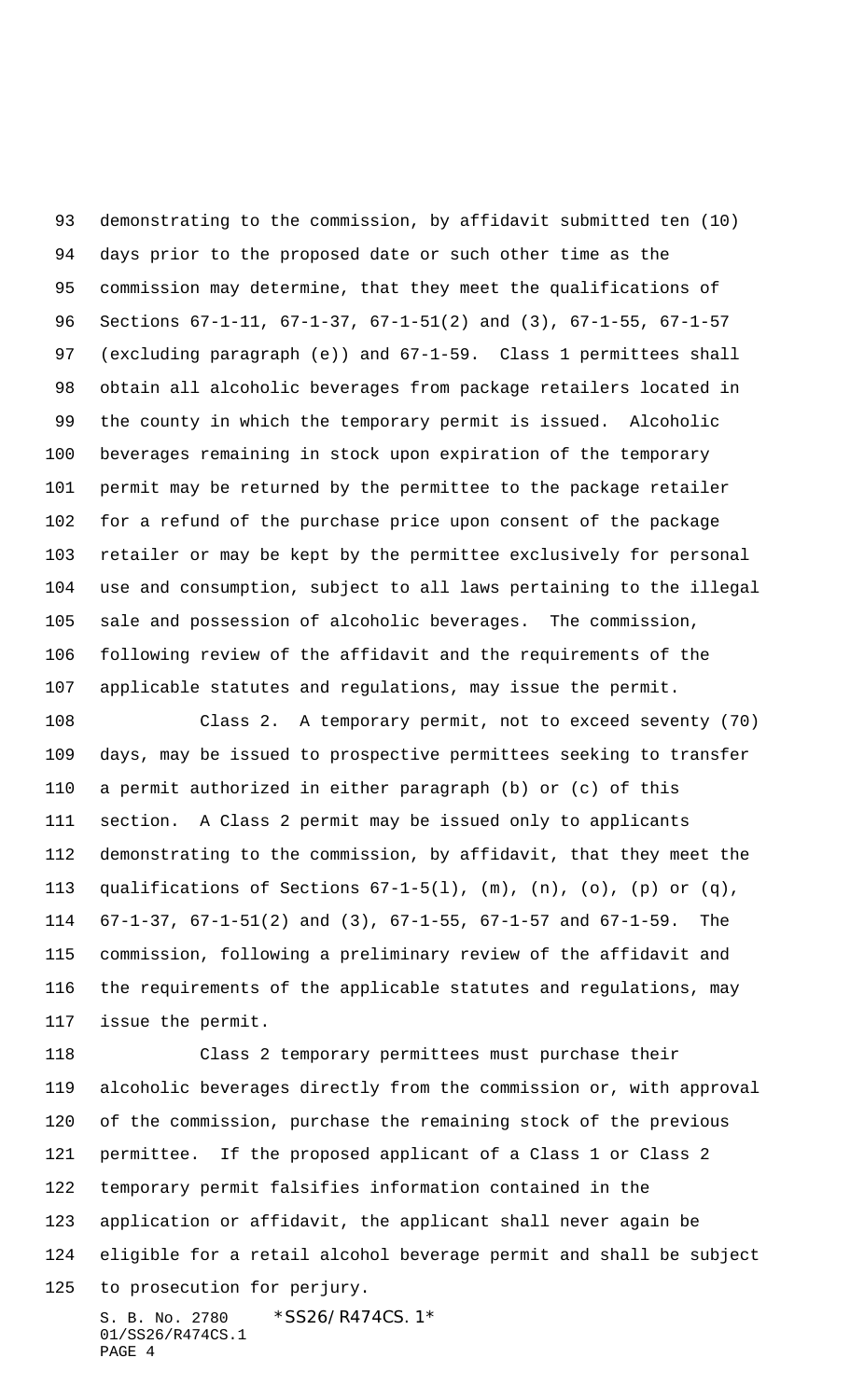(g) Caterer's permit. A caterer's permit shall permit the purchase of alcoholic beverages by a person engaging in business as a caterer and the resale of alcoholic beverages by such person in conjunction with such catering business. No person shall qualify as a caterer unless forty percent (40%) or more of the revenue derived from such catering business shall be from the serving of prepared food and not from the sale of alcoholic beverages and unless such person has obtained a permit for such business from the Department of Health. A caterer's permit shall not authorize the sale of alcoholic beverages on the premises of 136 the person engaging in business as a caterer; however, the holder of an on-premises retailer's permit may hold a caterer's permit. All sales of alcoholic beverages by holders of a caterer's permit shall be made at the location being catered by the caterer, and such sales may be made only for consumption at the catered location. Such sales shall be made pursuant to any other conditions and restrictions which apply to sales made by on-premises retail permittees. The holder of a caterer's permit or his employees shall remain at the catered location as long as alcoholic beverages are being sold pursuant to the permit issued under this paragraph (g), and the permittee and employees at such location shall each have personal identification cards issued by the Alcoholic Beverage Control Division of the commission. No unsold alcoholic beverages may be left at the catered location by the permittee upon the conclusion of his business at that location. Appropriate law enforcement officers and Alcoholic Beverage Control Division personnel may enter a catered location on private property in order to enforce laws governing the sale or serving of alcoholic beverages.

S. B. No. 2780 \* SS26/R474CS. 1\* 01/SS26/R474CS.1 PAGE 5 (h) Research Permit. A research permit shall authorize the holder thereof to operate a research facility for the professional research of alcoholic beverages. Such permit shall authorize the holder of the permit to import and purchase limited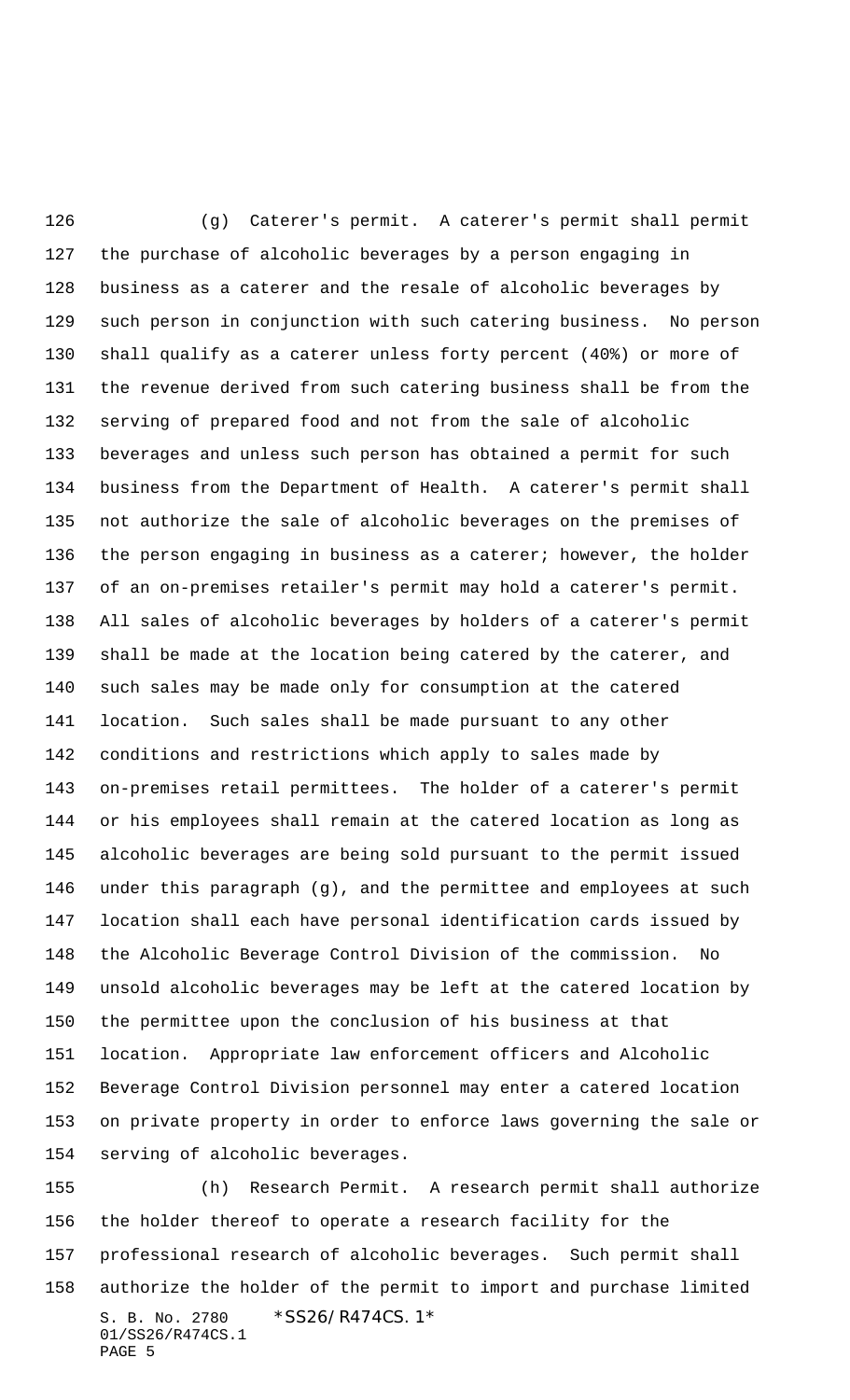amounts of alcoholic beverages from the commission or from importers, wineries and distillers of alcoholic beverages for professional research.

 (i) Alcohol processing permit. An alcohol processing permit shall authorize the holder thereof to purchase, transport and possess alcoholic beverages for the exclusive use in cooking, processing or manufacturing products which contain alcoholic beverages as an integral ingredient. An alcohol processing permit shall not authorize the sale of alcoholic beverages on the premises of the person engaging in the business of cooking, processing or manufacturing products which contain alcoholic beverages. The amounts of alcoholic beverages allowed under an alcohol processing permit shall be set by the commission.

 (j) Mechanically etched bottle retailer permit. A mechanically etched bottle retailer permit shall authorize the holder thereof to purchase alcoholic beverages from any licensed wholesaler or distributor within Mississippi for the purpose of mechanically etching designs on the bottles and to sell at retail the finished product. The permittee shall be required to comply with all other rules and regulations of the commission.

 (2) Except as otherwise provided in subsection (4) of this section, retail permittees may hold more than one (1) retail permit, at the discretion of the commission.

 (3) Except as otherwise provided in this subsection, no authority shall be granted to any person to manufacture, sell or store for sale any intoxicating liquor as specified in this chapter within four hundred (400) feet of any church, school, kindergarten or funeral home. However, within an area zoned commercial or business, such minimum distance shall be not less than one hundred (100) feet.

S. B. No. 2780 \*SS26/R474CS. 1\* 01/SS26/R474CS.1 PAGE 6 A church or funeral home may waive the distance restrictions imposed in this subsection in favor of allowing issuance by the commission of a permit, pursuant to subsection (1) of this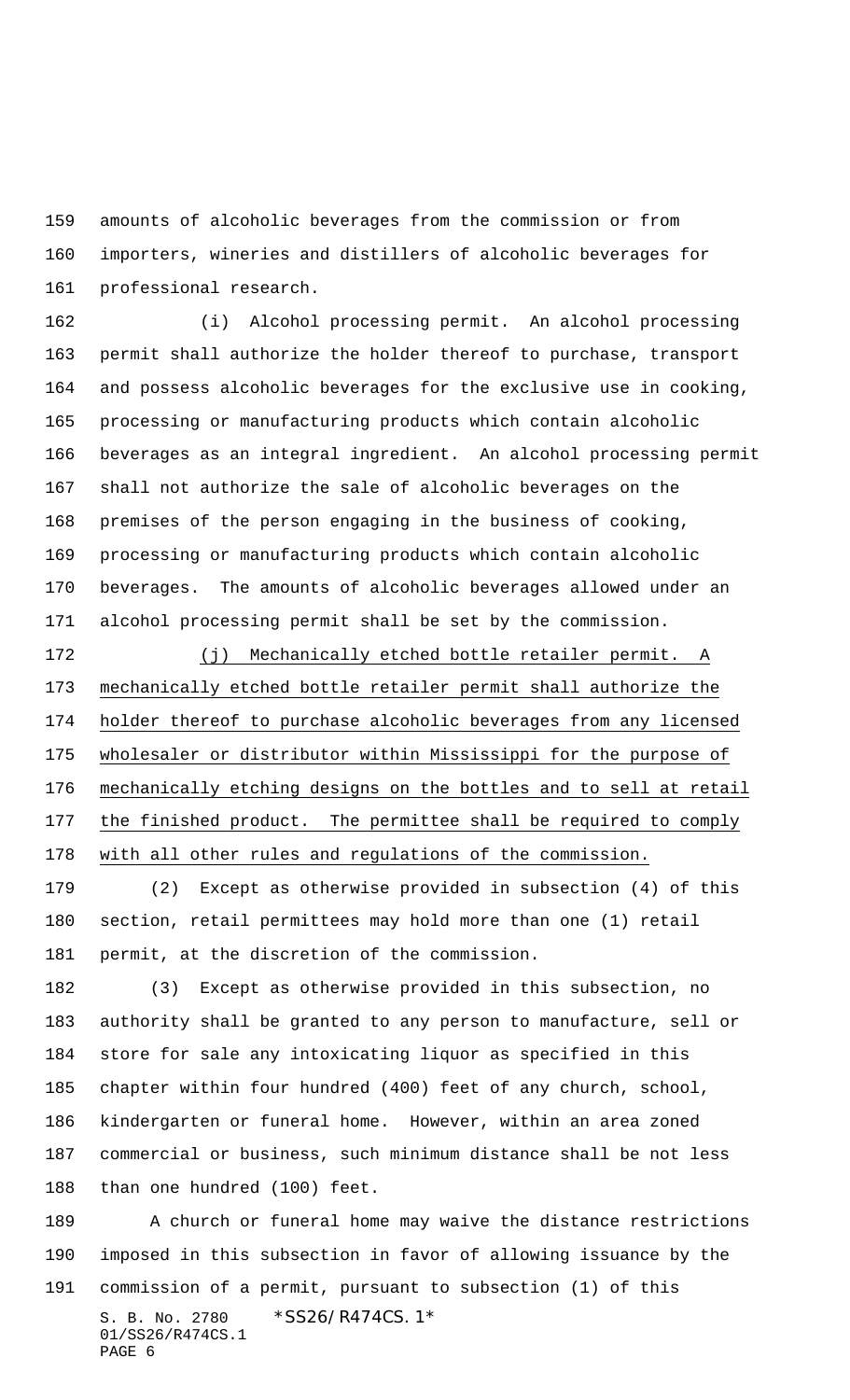section, to authorize activity relating to the manufacturing, sale or storage of alcoholic beverages which would otherwise be prohibited under the minimum distance criterion. Such waiver shall be in written form from the owner, the governing body, or the appropriate officer of the church or funeral home having the authority to execute such a waiver, and the waiver shall be filed with and verified by the commission before becoming effective.

 The distance restrictions imposed in this subsection shall not apply to the sale or storage of alcoholic beverages at a bed and breakfast inn listed in the National Register of Historic Places.

 (4) No person, either individually or as a member of a firm, partnership or association, or as a stockholder, officer or director in a corporation, shall own or control any interest in more than one (1) package retailer's permit, nor shall such person's spouse, if living in the same household of such person, any relative of such person, if living in the same household of such person, or any other person living in the same household with such person own any interest in any other package retailer's permit.

 SECTION 2. Section 27-71-5, Mississippi Code of 1972, is amended as follows:

 27-71-5. (1) Upon each person approved for a permit under the provisions of the Alcoholic Beverage Control Law and amendments thereto, there is levied and imposed for each location for the privilege of engaging and continuing in this state in the business authorized by such permit, an annual privilege license tax in the amount provided in the following schedule:

 (a) Manufacturer's permit, Class 1, distiller's and/or rectifier's............................................. \$4,500.00 (b) Manufacturer's permit, Class 2, wine manufacturer ........................................................ \$1,800.00

S. B. No. 2780 \*SS26/R474CS.1\* 01/SS26/R474CS.1 PAGE 7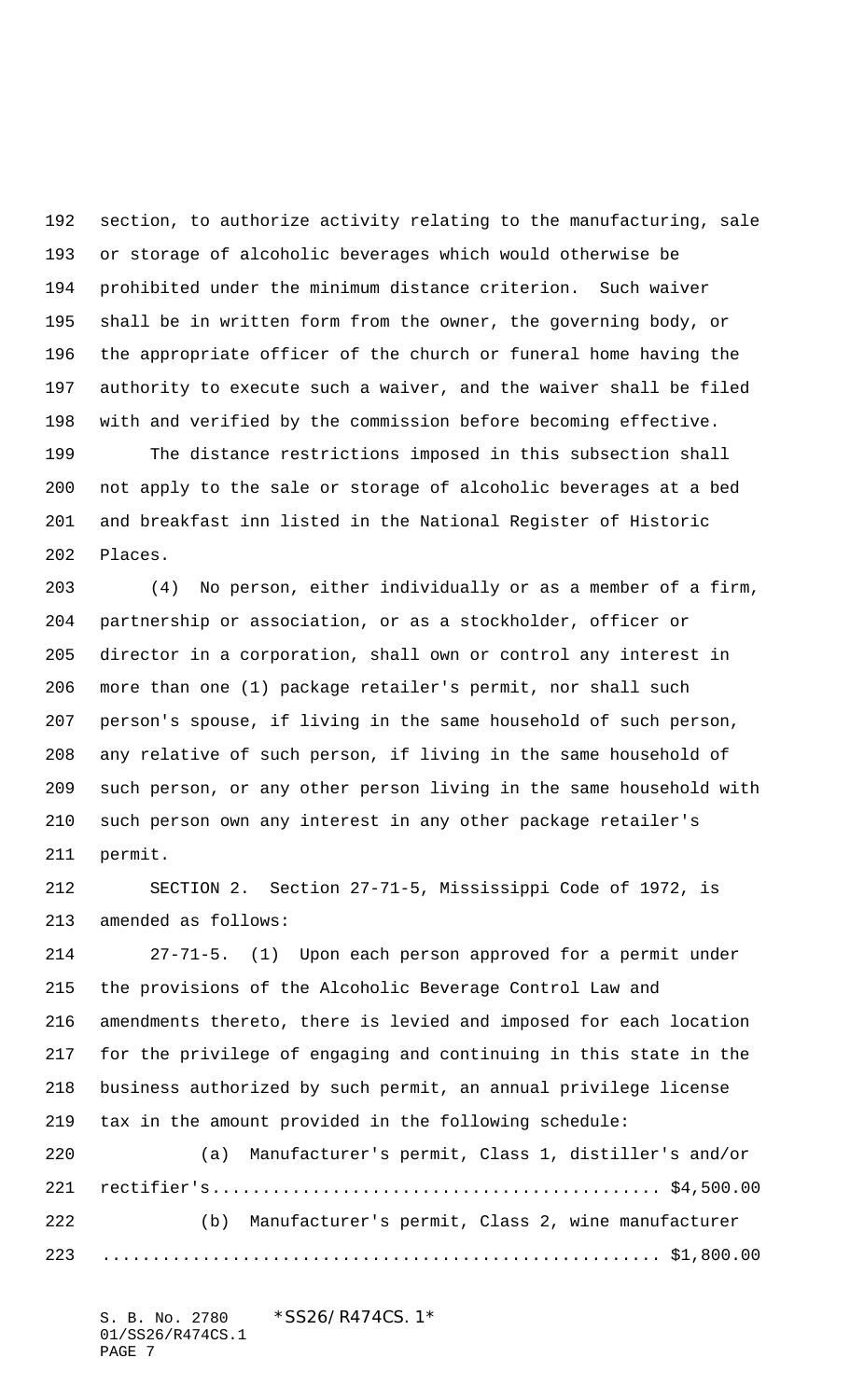(c) Manufacturer's permit, Class 3, native wine manufacturer per 10,000 gallons or part thereof produced... \$10.00 (d) Native wine retailer's permit............... \$50.00 (e) Package retailer's permit, each............ \$900.00 (f) On-premises retailer's permit, except for clubs and common carriers, each..................................... \$450.00 On purchases exceeding \$5,000.00 and for each additional 231 \$5,000.00, or fraction thereof................................ \$225.00 (g) On-premises retailer's permit for wine of more than four percent (4%) alcohol by volume, but not more than twenty-one 234 percent  $(21%)$  alcohol by volume  $(each)$ .......................\$225.00 On purchases exceeding \$5,000.00 and for each additional 236 \$5,000.00, or fraction thereof...............................\$225.00 (h) On-premises retailer's permit for clubs.... \$225.00 On purchases exceeding \$5,000.00 and for each additional 239 \$5,000.00, or fraction thereof................................ \$225.00 (i) On-premises retailer's permit for common carriers, 241 per car, plane, or other vehicle.............................\$120.00 (j) Solicitor's permit, regardless of any other provision of law, solicitor's permits shall be issued only in the discretion of the commission.............................. \$100.00 (k) Filing fee for each application except for an 246 employee identification card...................................\$25.00 (l) Temporary permit, Class 1, each............. \$10.00 (m) Temporary permit, Class 2, each............. \$50.00 On-premises purchases exceeding \$5,000.00 and for each additional \$5,000.00, or fraction thereof................. \$225.00 (n) (i) Caterer's permit...................... \$600.00 On purchases exceeding \$5,000.00 and for each additional 253 \$5,000.00, or fraction thereof................................ \$250.00 (ii) Caterer's permit for holders of on-premises retailer's permit......................................... \$150.00

S. B. No. 2780 \* SS26/R474CS. 1\* 01/SS26/R474CS.1 PAGE 8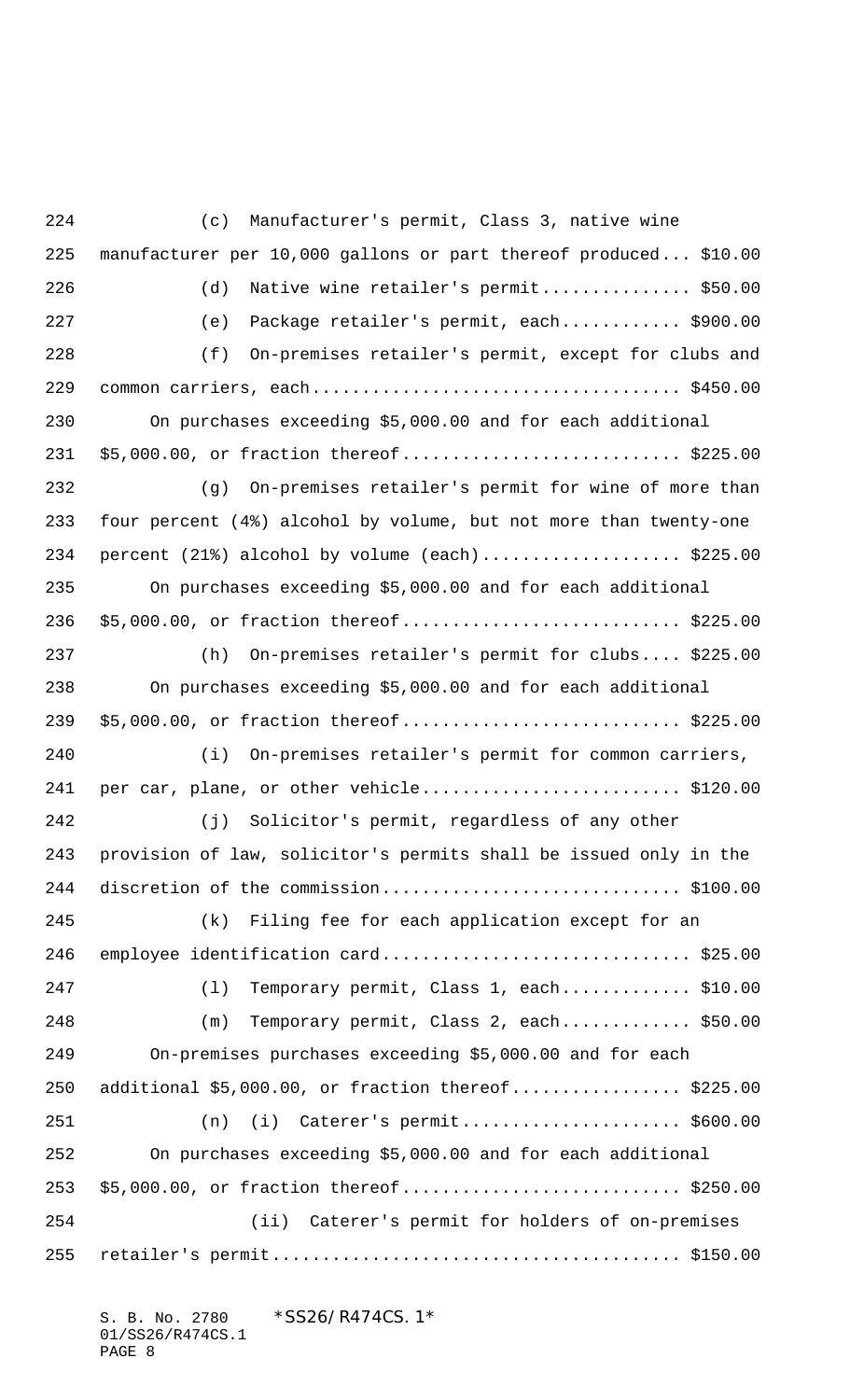On purchases exceeding \$5,000.00 and for each additional 257 \$5,000.00, or fraction thereof................................ \$250.00 (o) Research permit............................ \$100.00 (p) Filing fee for each application for an employee identification card......................................... \$5.00 (q) Mechanically etched bottle retailer

permit...................................................\$900.00

 In addition to the filing fee imposed by item (k) of this subsection, a fee to be determined by the State Tax Commission may be charged to defray costs incurred to process applications. Such additional fees shall be paid into the State Treasury to the credit of a special fund account, which is hereby created, and expenditures therefrom shall be made only to defray the costs incurred by the State Tax Commission in processing alcoholic beverage applications. Any unencumbered balance remaining in the special fund account on June 30 of any fiscal year shall lapse into the State General Fund.

 All privilege taxes herein imposed shall be paid in advance of doing business. The additional privilege tax imposed for an on-premises retailer's permit based upon purchases shall be due and payable on demand.

 Any person who has paid the additional privilege license tax imposed by item (f), (g), (h), (m) or (n) of this subsection, and whose permit is renewed, may add any unused fraction of Five Thousand Dollars (\$5,000.00) purchases to the first Five Thousand Dollars (\$5,000.00) purchases authorized by the renewal permit, and no additional license tax will be required until purchases exceed the sum of the two (2) figures.

S. B. No. 2780 \* SS26/R474CS. 1\* 01/SS26/R474CS.1 PAGE 9 (2) There is imposed and shall be collected from each permittee, except a common carrier, solicitor, holder of an employee identification card or a temporary permittee, by the commission, an additional license tax equal to the amounts imposed under subsection (1) of this section for the privilege of doing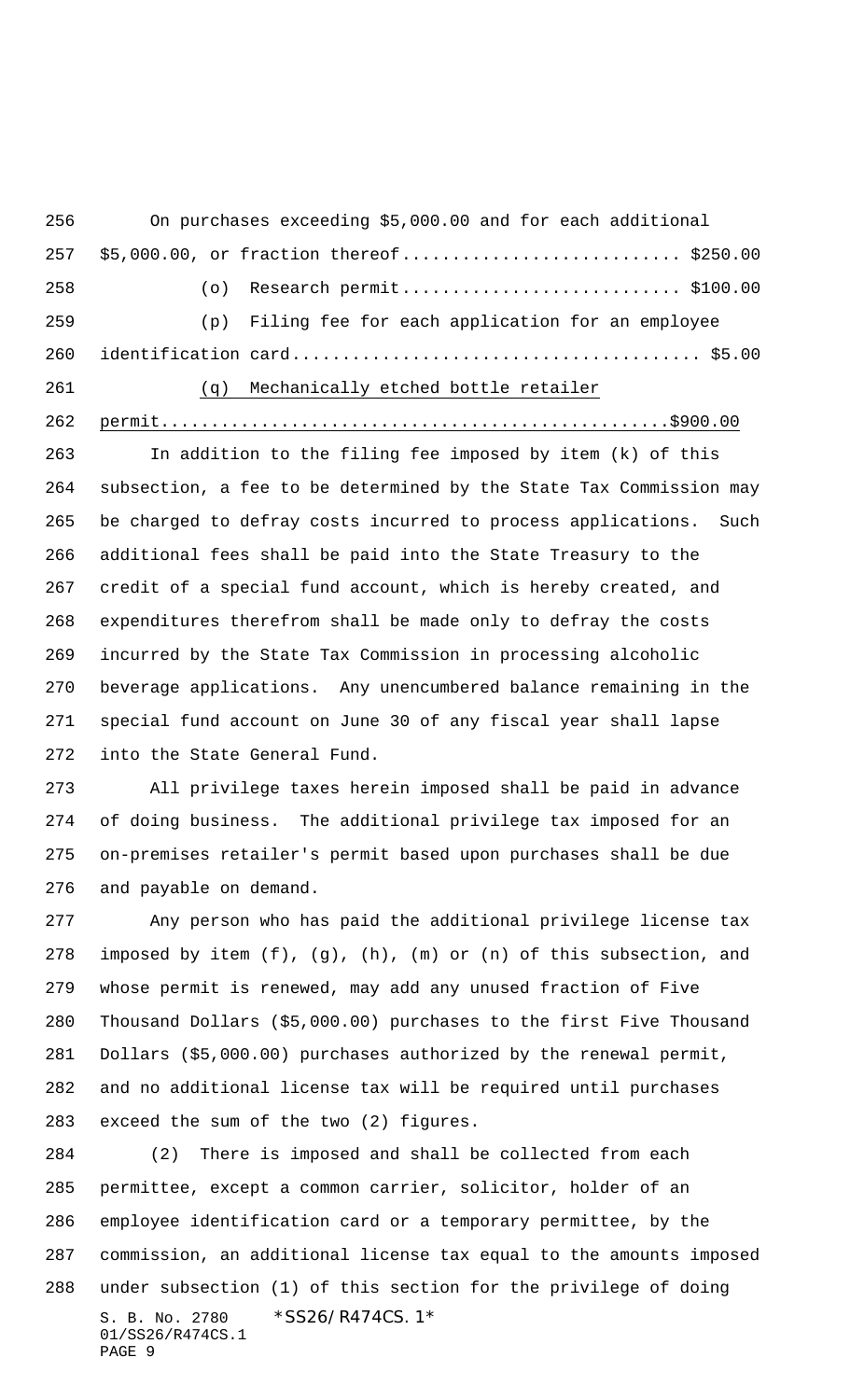business within any municipality or county in which the licensee is located. If the licensee is located within a municipality, the commission shall pay the amount of additional license tax to the municipality, and if outside a municipality the commission shall pay the additional license tax to the county in which the licensee is located. Payments by the commission to the respective local government subdivisions shall be made once each month for any collections during the preceding month.

 (3) When an application for any permit, other than for renewal of a permit, has been rejected by the commission, such decision shall be final. Appeal may be made in the manner provided by Section 67-1-39. Another application from an applicant who has been denied a permit shall not be reconsidered within a twelve-month period.

 (4) The number of permits issued by the commission shall not be restricted or limited on a population basis; however, the foregoing limitation shall not be construed to preclude the right of the commission to refuse to issue a permit because of the undesirability of the proposed location.

 (5) If any person shall engage or continue in any business which is taxable hereunder without having paid the tax as provided herein, such person shall be liable for the full amount of such tax plus a penalty thereon equal to the amount thereof, and, in addition, shall be punished by a fine of not more than One Thousand Dollars (\$1,000.00), or by imprisonment in the county jail for a term of not more than six (6) months, or by both such fine and imprisonment, in the discretion of the court.

 (6) It shall be unlawful for any person to consume alcoholic beverages on the premises of any hotel restaurant, restaurant, club or the interior of any public place defined in Chapter 1, Title 67, Mississippi Code of 1972, when the owner or manager thereof displays in several conspicuous places inside said

S. B. No. 2780 \* SS26/R474CS. 1\* 01/SS26/R474CS.1 PAGE 10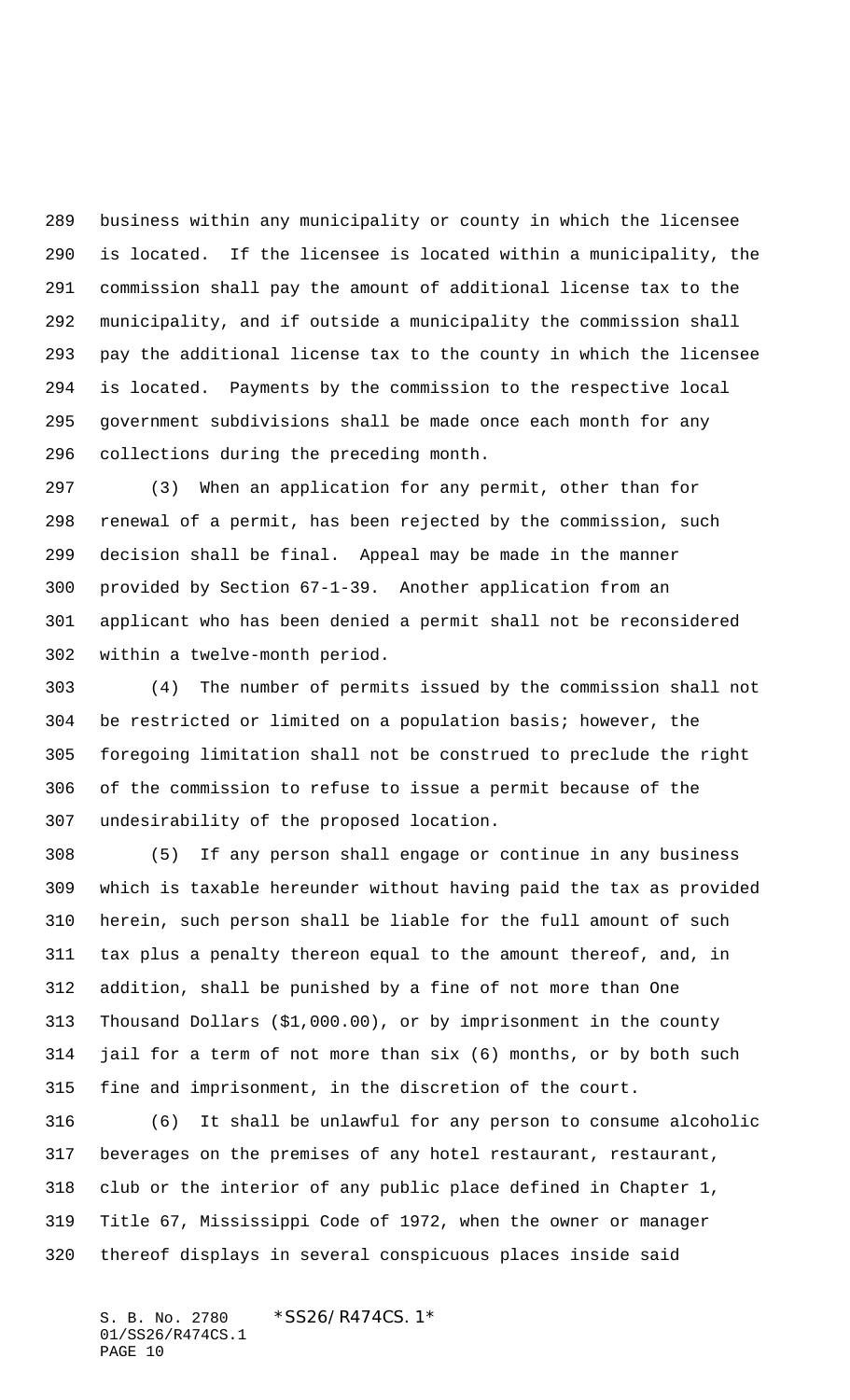establishment and at the entrances thereto a sign containing the following language: NO ALCOHOLIC BEVERAGES ALLOWED.

 SECTION 3. Section 67-1-41, Mississippi Code of 1972, is amended as follows:

 67-1-41. (1) The State Tax Commission is hereby created a wholesale distributor and seller of alcoholic beverages, not including malt liquors, within the State of Mississippi. It is granted the sole right to import and sell such intoxicating liquors at wholesale within the state, and no person who is granted the right to sell, distribute or receive such liquors at retail shall purchase any such intoxicating liquors from any source other than the commission except as authorized in subsections (4) and (9), provided that retailers and consumers may purchase native wines directly from the producer and may purchase mechanically etched bottles containing alcoholic beverages directly from the holder of a mechanically etched bottle retailer permit. The commission may establish warehouses, purchase intoxicating liquors in such quantities and from such sources as it may deem desirable and sell the same to authorized permittees within the state including, at the discretion of the commission, any retail distributors operating within any military post or qualified resort areas within the boundaries of the state, keeping a correct and accurate record of all such transactions and exercising such control over the distribution of alcoholic beverages as seem right and proper in keeping with the provisions or purposes of this chapter.

 The commission is empowered to borrow such working capital as may be required, not to exceed the sum of Nine Hundred Thousand Dollars (\$900,000.00). Such loan shall be repaid from the earnings of the wholesale liquor business.

 The commission is hereby authorized to use and to promulgate rules for the affixing of identification stamps to each container of alcoholic liquor.

S. B. No. 2780 \*SS26/R474CS. 1\* 01/SS26/R474CS.1 PAGE 11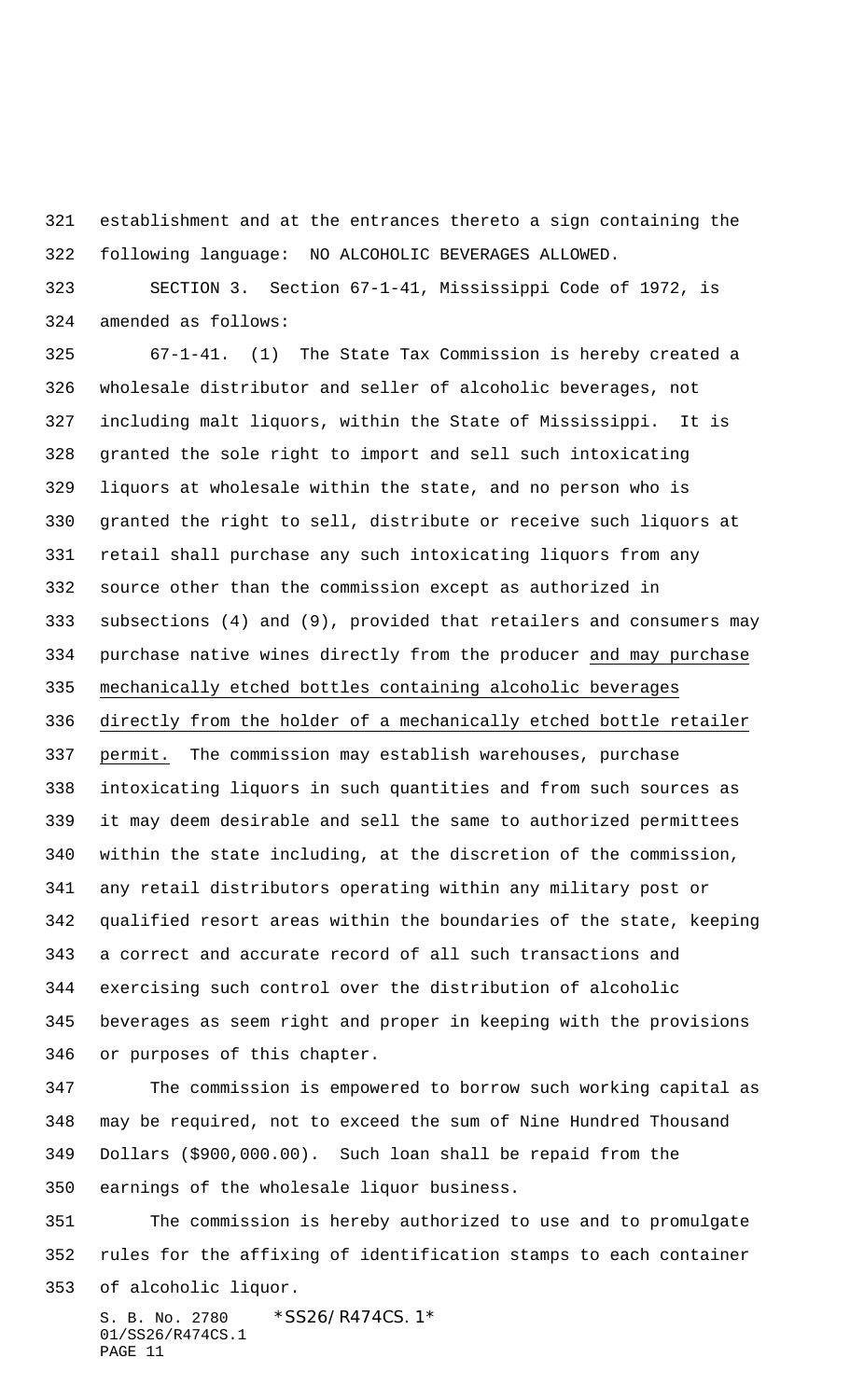(2) No person for the purpose of sale shall manufacture, distill, brew, sell, possess, export, transport, distribute, warehouse, store, solicit, take orders for, bottle, rectify, blend, treat, mix or process any alcoholic beverage except in accordance with authority granted under this chapter, or as otherwise provided by law for native wines.

 (3) No alcoholic beverage intended for sale or resale shall be imported, shipped or brought into this state for delivery to any person other than as provided in this chapter, or as otherwise provided by law for native wines.

 (4) The commission may promulgate rules and regulations which authorize on-premises retailers to purchase limited amounts of alcoholic beverages from package retailers and for package retailers to purchase limited amounts of alcoholic beverages from other package retailers. The commission shall develop and provide forms to be completed by the on-premises retailers and the package retailers verifying the transaction. The completed forms shall be forwarded to the commission within a period of time prescribed by the commission.

 (5) The commission may promulgate rules which authorize the holder of a package retailer's permit to permit individual retail purchasers of packages of alcoholic beverages to return, for exchange, credit or refund, limited amounts of original sealed and unopened packages of alcoholic beverages purchased by such individual from the package retailer.

 (6) The commission shall maintain all forms to be completed by applicants necessary for licensure by the commission at all district offices of the commission.

S. B. No. 2780 \* SS26/R474CS. 1\* 01/SS26/R474CS.1 PAGE 12 (7) The commission may promulgate rules which authorize the manufacturer of an alcoholic beverage or wine to import, transport and furnish or give a sample of alcoholic beverages or wines to the holders of package retailer's permits, on-premises retailer's permits, native wine retailer's permits and temporary retailer's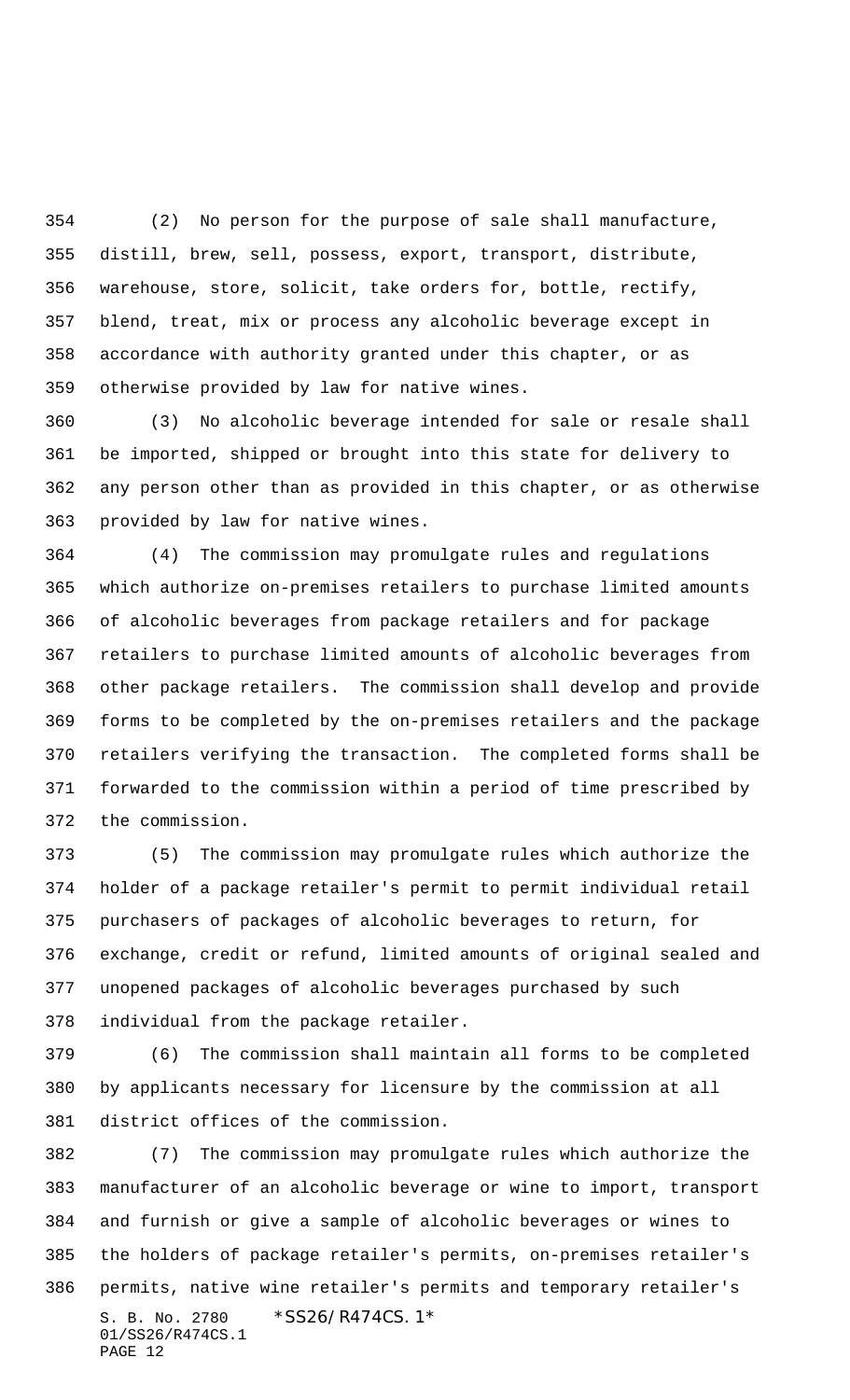permits who have not previously purchased the brand of that manufacturer from the commission. For each holder of the designated permits, the manufacturer may furnish not more than five hundred (500) milliliters of any brand of alcoholic beverage and not more than three (3) liters of any brand of wine.

 (8) The commission may promulgate rules disallowing open product sampling of alcoholic beverages or wines by the holders of package retailer's permits and permitting open product sampling of alcoholic beverages by the holders of on-premises retailer's permits. Permitted sample products shall be plainly identified "sample" and the actual sampling must occur in the presence of the manufacturer's representatives during the legal operating hours of on-premises retailers.

 (9) The commission may promulgate rules and regulations that authorize the holder of a research permit to import and purchase limited amounts of alcoholic beverages from importers, wineries and distillers of alcoholic beverages or from the commission. The commission shall develop and provide forms to be completed by the research permittee verifying each transaction. The completed forms shall be forwarded to the commission within a period of time prescribed by the commission. The records and inventory of alcoholic beverages shall be open to inspection at any time by the Director of the Alcoholic Beverage Control Division or any duly authorized agent.

 SECTION 4. Section 67-1-43, Mississippi Code of 1972, is amended as follows:

S. B. No. 2780 \*SS26/R474CS. 1\* 01/SS26/R474CS.1 PAGE 13 67-1-43. Any authorized retail distributor who shall purchase or receive intoxicating liquor from any source except from the commission or the holder of a mechanically etched bottle retailer permit, unless authorized by rules and regulations of the commission promulgated under subsection (4) of Section 67-1-41, shall be guilty of a misdemeanor and upon conviction thereof shall be punished by a fine of not less than Five Hundred Dollars